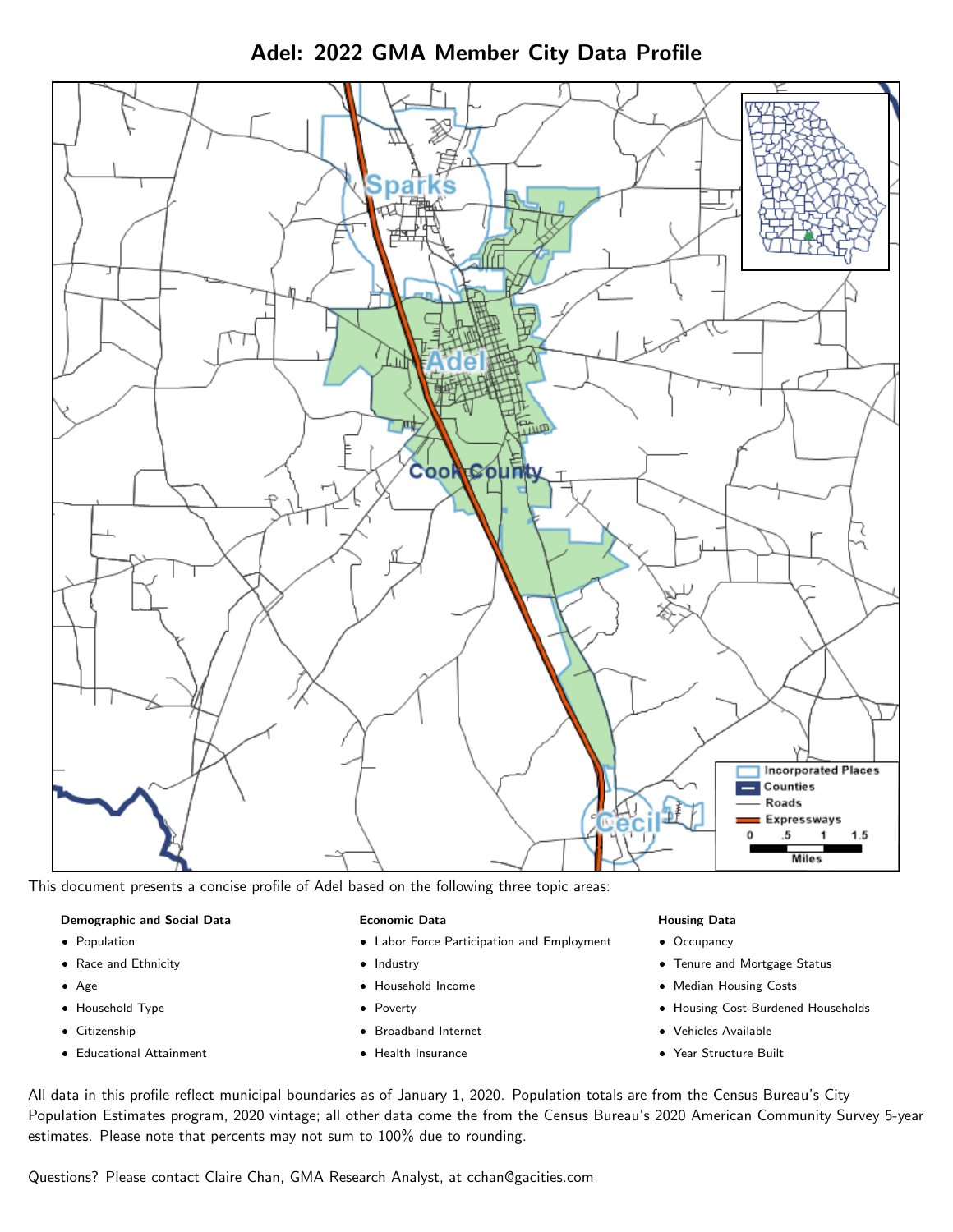# Adel: Demographic and Social





## **Citizenship**



Source: American Community Survey, 2020 5-year estimates, table B05002 Source: American Community Survey, 2020 5-year estimates, table B15002

## Race and Ethnicity



Source: U.S. Census Bureau, City Population Estimates, 2020 vintage Source: American Community Survey, 2020 5-year estimates, table B03002

# Household Type



Source: American Community Survey, 2020 5-year estimates, table B01001 Source: American Community Survey, 2020 5-year estimates, table B11001

## Educational Attainment



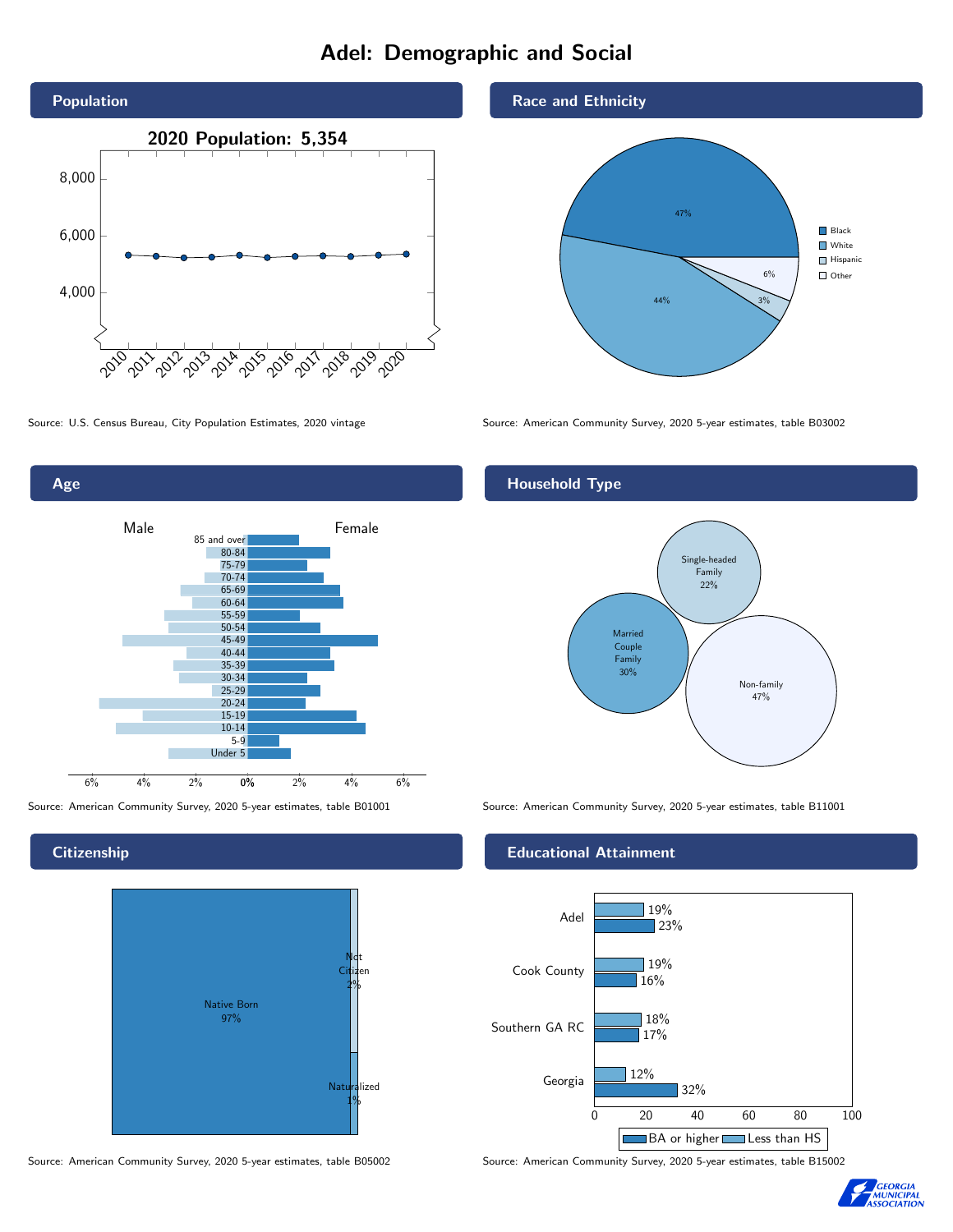# Adel: Economic



Source: American Community Survey, 2020 5-year estimates, table B23001 Note: Unemployment rate is based upon the civilian labor force.

## Industry

| Agriculture, forestry, fishing and hunting, and mining      | $0\%$ |
|-------------------------------------------------------------|-------|
| Construction                                                | 8%    |
| Manufacturing                                               | 17%   |
| <b>Wholesale Trade</b>                                      | $4\%$ |
| Retail Trade                                                | 18%   |
| Transportation and warehousing, and utilities               | 6%    |
| Information                                                 | $0\%$ |
| Finance and insurance, real estate, rental, leasing         | 8%    |
| Professional, scientific, mgt, administrative, waste mgt    | 9%    |
| Educational services, and health care and social assistance | 12%   |
| Arts, entertainment, recreation, accommodation, food        | 5%    |
| service                                                     |       |
| Other services, except public administration                | 9%    |
| Public administration                                       | 5%    |

Source: American Community Survey, 2020 5-year estimates, table C24030



Source: American Community Survey, 2020 5-year estimates, tables B19013 and B19025 Source: American Community Survey, 2020 5-year estimates, table B17010



Poverty



# **Health Insurance**



Source: American Community Survey, 2020 5-year estimates, table B28002 Source: American Community Survey, 2020 5-year estimates, table B18135